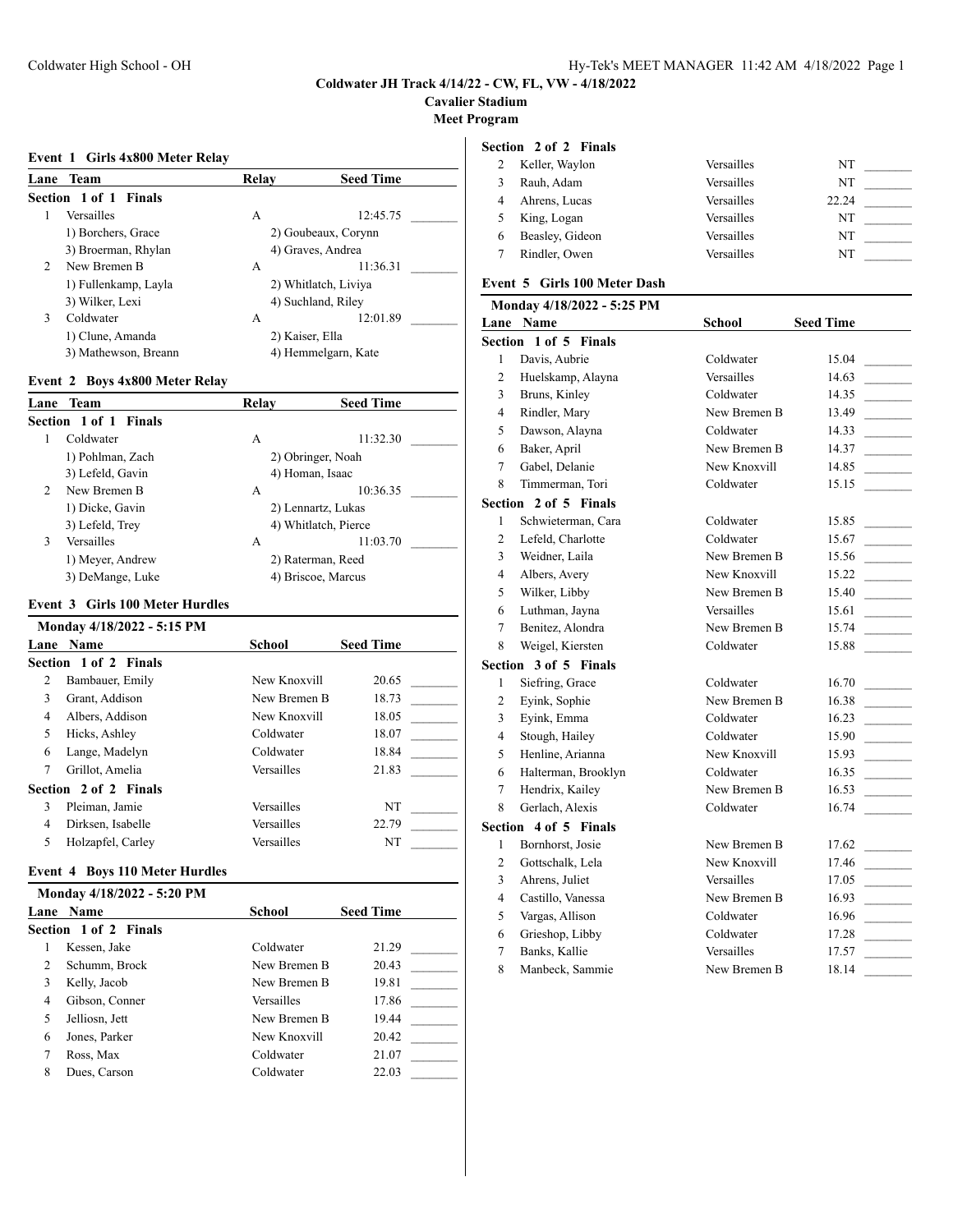**Cavalier Stadium**

**Meet Program**

 $\overline{\phantom{a}}$ 

## **Section 5 of 5 Finals...(Event 5 Girls 100 Meter Dash)**

|   | Prenger, Lauren | Versailles   | NT    |
|---|-----------------|--------------|-------|
|   | Wilker, Rebecca | New Bremen B | 21.85 |
|   | Oiu, Fiona      | Coldwater    | 18.54 |
| 4 | Binat, Lisa     | Coldwater    | 18.26 |
|   | Fisher, Gena    | Coldwater    | 18.38 |
| 6 | Tare, Jorlynn   | Coldwater    | 19.03 |
|   | Setser, Ella    | Versailles   | NT    |
| 8 | Bergman, Emma   | Versailles   | NT    |

### **Event 6 Boys 100 Meter Dash**

| Monday 4/18/2022 - 5:30 PM |                              |              |                  |  |
|----------------------------|------------------------------|--------------|------------------|--|
|                            | Lane Name                    | School       | <b>Seed Time</b> |  |
|                            | <b>Section 1 of 4 Finals</b> |              |                  |  |
| $\mathbf{1}$               | Nelson, Charles              | New Bremen B | 14.12            |  |
| $\overline{2}$             | Wuebker, Aaron               | New Bremen B | 14.00            |  |
| 3                          | Glassford, Carter            | Coldwater    | 12.74            |  |
| 4                          | Schoen, Clay                 | Coldwater    | 12.54            |  |
| 5                          | Lozier, Joel                 | New Bremen B | 12.65            |  |
| 6                          | Rose, Aidan                  | Coldwater    | 13.09            |  |
| 7                          | Schwartz, Tyler              | New Bremen B | 14.07            |  |
| 8                          | Tinnerman, Bennett           | New Bremen B | 14.15            |  |
|                            | Section 2 of 4 Finals        |              |                  |  |
| $\mathbf{1}$               | Unrast, Landon               | Coldwater    | 15.15            |  |
| $\overline{c}$             | Thompson, Kolton             | New Knoxvill | 15.00            |  |
| 3                          | Homan, Karsyn                | Coldwater    | 14.63            |  |
| $\overline{\mathcal{L}}$   | Zimpfer, Colin               | New Bremen B | 14.21            |  |
| 5                          | Wills, Kevin                 | Coldwater    | 14.58            |  |
| 6                          | Patton, Brandt               | Versailles   | 14.83            |  |
| 7                          | Mummey, Reece                | New Bremen B | 15.02            |  |
| 8                          | Dirksen, Eli                 | Versailles   | 15.19            |  |
|                            | Section 3 of 4 Finals        |              |                  |  |
| 1                          | Linn, Chase                  | Coldwater    | 15.65            |  |
| $\overline{c}$             | Thobe, Braylon               | Coldwater    | 15.57            |  |
| 3                          | Leichliter, Ryan             | New Bremen B | 15.44            |  |
| 4                          | Grilliot, Reed               | Versailles   | 15.27            |  |
| 5                          | Dues, Carson                 | Coldwater    | 15.41            |  |
| 6                          | Esarey, Owen                 | Versailles   | 15.54            |  |
| 7                          | Obringer, Eddie              | Coldwater    | 15.62            |  |
| 8                          | Ahrens, Parker               | Coldwater    | 15.66            |  |
|                            | <b>Section 4 of 4 Finals</b> |              |                  |  |
| $\mathbf{1}$               | Padernal, Victor Gabriel     | Versailles   | NT               |  |
| $\overline{c}$             | Norris, Aiden                | Coldwater    | 18.85            |  |
| 3                          | Frick, Quentin               | New Bremen B | 16.88            |  |
| 4                          | Canseco, Willy               | New Bremen B | 15.80            |  |
| 5                          | Gehm, Kolton                 | Coldwater    | 15.83            |  |
| 6                          | Williams, Creighton          | Coldwater    | 18.58            |  |
| 7                          | Gibson, Conner               | Versailles   | NT               |  |

## **Event 7 Girls 1600 Meter Run**

| Monday 4/18/2022 - 5:35 PM |                          |                   |                  |  |
|----------------------------|--------------------------|-------------------|------------------|--|
|                            | <b>Lane Name</b>         | School            | <b>Seed Time</b> |  |
|                            | Section 1 of 1<br>Finals |                   |                  |  |
| 1А                         | Clune, Amanda            | Coldwater         | 6:28.47          |  |
| 1B                         | Lauterbach, Aurora       | New Bremen B      | 7:36.10          |  |
| 1C                         | Graves, Andrea           | <b>Versailles</b> | NT               |  |
| 2A                         | Pfenning, Ariyah         | New Knoxvill      | 5:37.00          |  |
| 2B                         | Fullenkamp, Layla        | New Bremen B      | 6:47.43          |  |
| 2C                         | Kremer, Tara             | New Bremen B      | 7:48.13          |  |
| 2D                         | Broerman, Rhylan         | Versailles        | NT               |  |
| 3A                         | Suchland, Riley          | New Bremen B      | 6:06.50          |  |
| 3B                         | Mathewson, Breann        | Coldwater         | 6:52.06          |  |
| 3C                         | Fullenkamp, Macy         | New Bremen B      | 7:57.32          |  |
| 4A                         | Whitlatch, Liviya        | New Bremen B      | 6:45.92          |  |
| 4B                         | McCollum, Emma           | New Bremen B      | 7:44.69          |  |
| 4C                         | Groff, Kristen           | Versailles        | NT               |  |

### **Event 8 Boys 1600 Meter Run**

|                | Monday 4/18/2022 - 5:45 PM |              |                  |
|----------------|----------------------------|--------------|------------------|
| Lane           | Name                       | School       | <b>Seed Time</b> |
|                | Section 1 of 1 Finals      |              |                  |
| 1А             | Lennartz, Lukas            | New Bremen B | 5:49.96          |
| 1B             | Shroyer, Simon             | New Bremen B | 6:20.91          |
| 1C             | Lammers, Liam              | New Knoxvill | 6:48.00          |
| 1 <sub>D</sub> | Rogers, Brady              | Versailles   | NT               |
| 2A             | Mangen, Zachary            | Versailles   | 5:35.24          |
| 2B             | McNaughton, Tommy          | New Bremen B | 6:10.58          |
| 2C             | Meglinch, Patrick          | Versailles   | 6:35.47          |
| 2D             | Buschur, Joey              | Coldwater    | 6:51.32          |
| 3A             | Rohr, Avery                | New Bremen B | 5:46.34          |
| 3B             | Topp, Trevor               | New Bremen B | 6:18.97          |
| 3C             | Sunderhaus, Conner         | New Bremen B | 6:39.95          |
| 3D             | Holland, Jude              | New Knoxvill | 7:08.00          |
| 4A             | Pohlman, Zach              | Coldwater    | 5:55.54          |
| 4B             | Obringer, Noah             | Coldwater    | 6:29.84          |
| 4C             | Timmerman, Josh            | New Bremen B | 6:48.58          |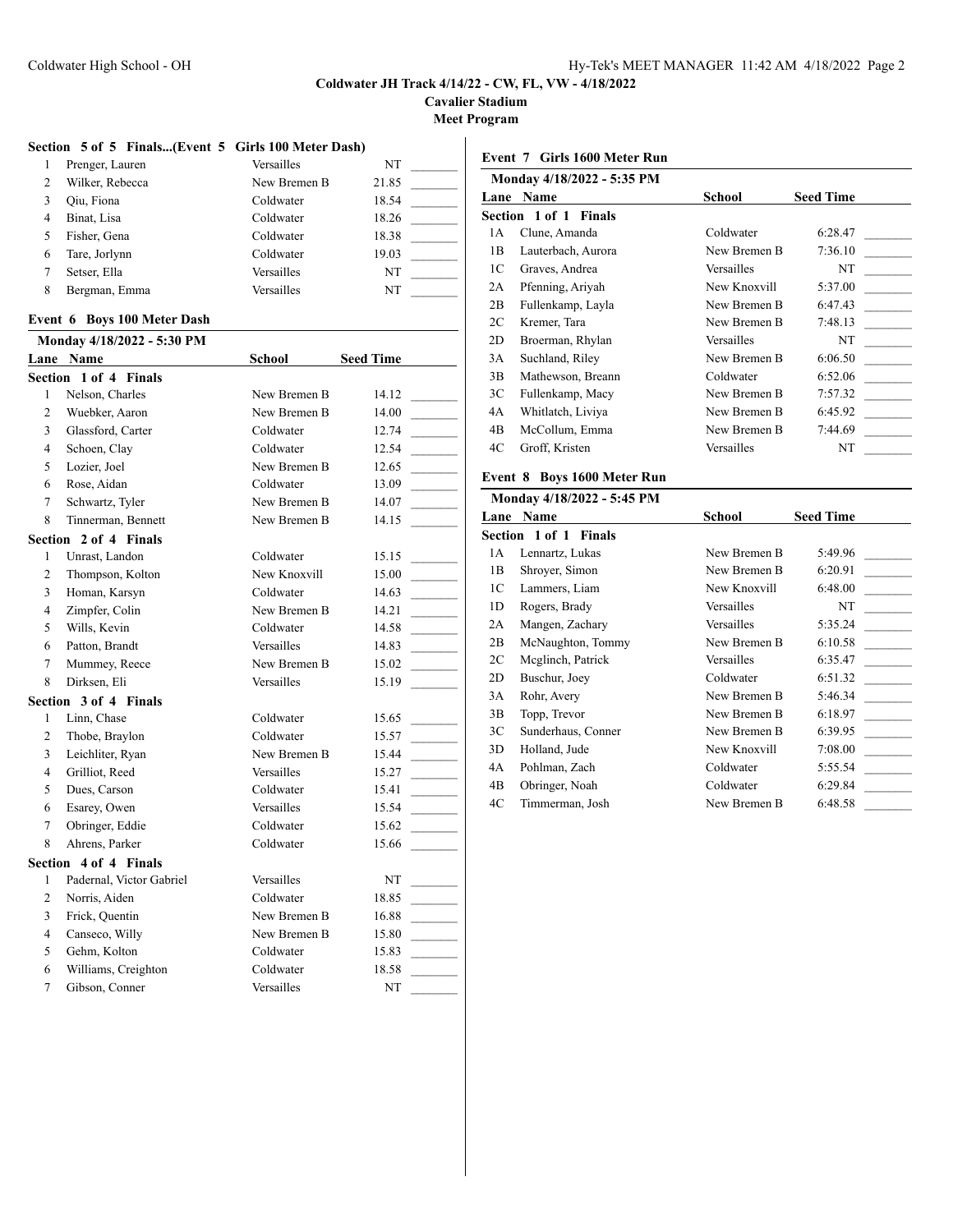**Cavalier Stadium**

**Meet Program**

### **Event 9 Girls 4x100 Meter Relay**

|                         | Monday 4/18/2022 - 5:55 PM |                  |                        |  |  |
|-------------------------|----------------------------|------------------|------------------------|--|--|
| Lane                    | Team                       | Relay            | <b>Seed Time</b>       |  |  |
|                         | Section 1 of 1 Finals      |                  |                        |  |  |
| $\mathfrak{D}$          | Coldwater                  | B                | 1:02.57                |  |  |
|                         | 1) Davis, Aubrie           |                  | 2) Sudhoff, Brookelyn  |  |  |
|                         | 3) Lefeld, Charlotte       |                  | 4) Rainey, Lydia       |  |  |
| 3                       | New Knoxvill               | A                | 1:00.39                |  |  |
| 1) Klopfenstein, Taylor |                            | 2) Chede, Sannah |                        |  |  |
|                         | 3) Bambauer, Emily         |                  | 4) Gabel, Delanie      |  |  |
| 4                       | Coldwater                  | A                | 58.09                  |  |  |
|                         | 1) Lange, Madelyn          |                  | 2) Dawson, Alayna      |  |  |
|                         | 3) Froning, Alaina         |                  | 4) Byer, Mia           |  |  |
| 5                       | Versailles                 | A                | 59.61                  |  |  |
|                         | 1) Magoto, Kayla           |                  | 2) Barga, Eden         |  |  |
|                         | 3) Stammen, Elli           |                  | 4) Steinbrunner, Chloe |  |  |
| 6                       | New Bremen B               | A                | 1:00.99                |  |  |
|                         | 1) Whitlatch, Danielle     |                  | 2) Benitez, Alondra    |  |  |
|                         | 3) Yingling, Kayla         |                  | 4) Moeller, Emma       |  |  |
| 7                       | Versailles                 | B                | NT                     |  |  |
|                         | 1) Banks, Kallie           |                  | 2) Bergman, Emma       |  |  |
|                         | 3) Setser, Ella            |                  | 4) Pleiman, Jamie      |  |  |

### **Event 10 Boys 4x100 Meter Relay**

|                | Monday 4/18/2022 - 6:00 PM |                       |                      |       |  |
|----------------|----------------------------|-----------------------|----------------------|-------|--|
|                | Lane Team                  | Relay                 | <b>Seed Time</b>     |       |  |
|                | Section 1 of 1 Finals      |                       |                      |       |  |
| $\mathfrak{D}$ | New Knoxvill               | A                     |                      | 58.00 |  |
|                | 1) Wellman, Hunter         | 2) Weitz, Kaden       |                      |       |  |
|                | 3) Thompson, Kolton        |                       | 4) Jones, Parker     |       |  |
| 3              | New Bremen B               | A                     |                      | 55.16 |  |
|                | 1) Dwenger, Ryan           | 2) Tinnerman, Bennett |                      |       |  |
|                | 3) Dicke, Gavin            |                       | 4) Schwartz, Tyler   |       |  |
| 4              | Coldwater                  | A                     |                      | 51.48 |  |
|                | 1) Schoen, Clay            |                       | 2) Rismiller, Sam    |       |  |
|                | 3) Obringer, Cadin         |                       | 4) Glassford, Carter |       |  |
| 5              | Versailles                 | A                     |                      | 51.57 |  |
|                | 1) Pitsenbarger, Benjamin  |                       | 2) Borchers, Luke    |       |  |
|                | 3) Barger, Joseph          |                       | 4) Shafer, Seth      |       |  |
| 6              | Coldwater                  | B                     |                      | 56.90 |  |
|                | 1) Homan, Karsyn           |                       | 2) Homan, Isaac      |       |  |
|                | 3) Wenning, Ty             |                       | 4) Reithman, Ross    |       |  |
|                |                            |                       |                      |       |  |
|                |                            |                       |                      |       |  |

# **Event 11 Girls 400 Meter Dash**

|   | Monday 4/18/2022 - 6:05 PM   |              |                  |
|---|------------------------------|--------------|------------------|
|   | <b>Lane Name</b>             | School       | <b>Seed Time</b> |
|   | <b>Section 1 of 2 Finals</b> |              |                  |
| 1 | May, Kelly                   | Coldwater    | 1:13.13          |
| 2 | Stewart, Sarah               | Coldwater    | 1:11.33          |
| 3 | Thompson, Kealei             | New Knoxvill | 1:10.00          |
| 4 | Alig, Audrey                 | Coldwater    | 1:07.86          |
| 5 | Baker, April                 | New Bremen B | 1:09.70          |
| 6 | Coats, Alexis                | Coldwater    | 1:10.44          |
| 7 | Wilker, Lexi                 | New Bremen B | 1:11.39          |
| 8 | Hammons, Mackenzie           | Coldwater    | 1:15.55          |
|   | <b>Section 2 of 2 Finals</b> |              |                  |
| 1 | Luthman, Jayna               | Versailles   | NT               |
| 2 | Hemmelgarn, Kate             | Coldwater    | NT               |
| 3 | Holzapfel, Carley            | Versailles   | NT               |
| 4 | Weidner, Laila               | New Bremen B | 1:17.23          |
| 5 | Blanchard, Lydia             | New Bremen B | 1:18.32          |
| 6 | Braun, Myra                  | Versailles   | NT               |
| 7 | Banks, Kallie                | Versailles   | NT               |

# **Event 12 Boys 400 Meter Dash**

| Monday 4/18/2022 - 6:10 PM |                              |                   |                  |
|----------------------------|------------------------------|-------------------|------------------|
|                            | <b>Lane Name</b>             | School            | <b>Seed Time</b> |
|                            | <b>Section 1 of 2 Finals</b> |                   |                  |
| 2                          | Grilliot, Reed               | <b>Versailles</b> | 1:08.47          |
| 3                          | Ross, Max                    | Coldwater         | 1:07.28          |
| 4                          | Hecht, Hagen                 | New Knoxvill      | 59.00            |
| 5                          | Schroer, Caleb               | Coldwater         | 1:00.41          |
| 6                          | Dirksen, Eli                 | Versailles        | 1:07.39          |
| 7                          | Kelly, Jacob                 | New Bremen B      | 1:10.34          |
|                            | Section 2 of 2 Finals        |                   |                  |
| 3                          | Bensman, Jake                | New Bremen B      | 1:18.23          |
| 4                          | Esarey, Owen                 | Versailles        | 1:10.54          |
| 5                          | Canseco, Willy               | New Bremen B      | 1:15.75          |
|                            |                              |                   |                  |

## **Event 13 Girls 4x200 Meter Relay**

|   | Monday 4/18/2022 - 6:15 PM   |                   |                     |  |
|---|------------------------------|-------------------|---------------------|--|
|   | Lane Team                    | Relay             | <b>Seed Time</b>    |  |
|   | <b>Section 1 of 1 Finals</b> |                   |                     |  |
| 3 | New Bremen B                 | А                 | 2:11.63             |  |
|   | 1) Whitlatch, Danielle       |                   | 2) Benitez, Alondra |  |
|   | 3) Yingling, Kayla           |                   | 4) Moeller, Emma    |  |
| 4 | Coldwater                    | A                 | 2:04.13             |  |
|   | 1) Byer, Mia                 | 2) Dawson, Alayna |                     |  |
|   | 3) Froning, Alaina           |                   | 4) Bruns, Kinley    |  |
| 5 | Versailles                   | A                 | 2:04.52             |  |
|   | 1) Prenger, Lauren           | 2) Magoto, Kayla  |                     |  |
|   | 3) Porter, Ashlyn            |                   | 4) Litten, Katev    |  |
| 6 | Coldwater                    | B                 | 2:12.91             |  |
|   | 1) Wermert, Heidi            |                   | 2) Weigel, Kiersten |  |
|   | 3) Halterman, Brooklyn       |                   | 4) Rainey, Lydia    |  |
|   |                              |                   |                     |  |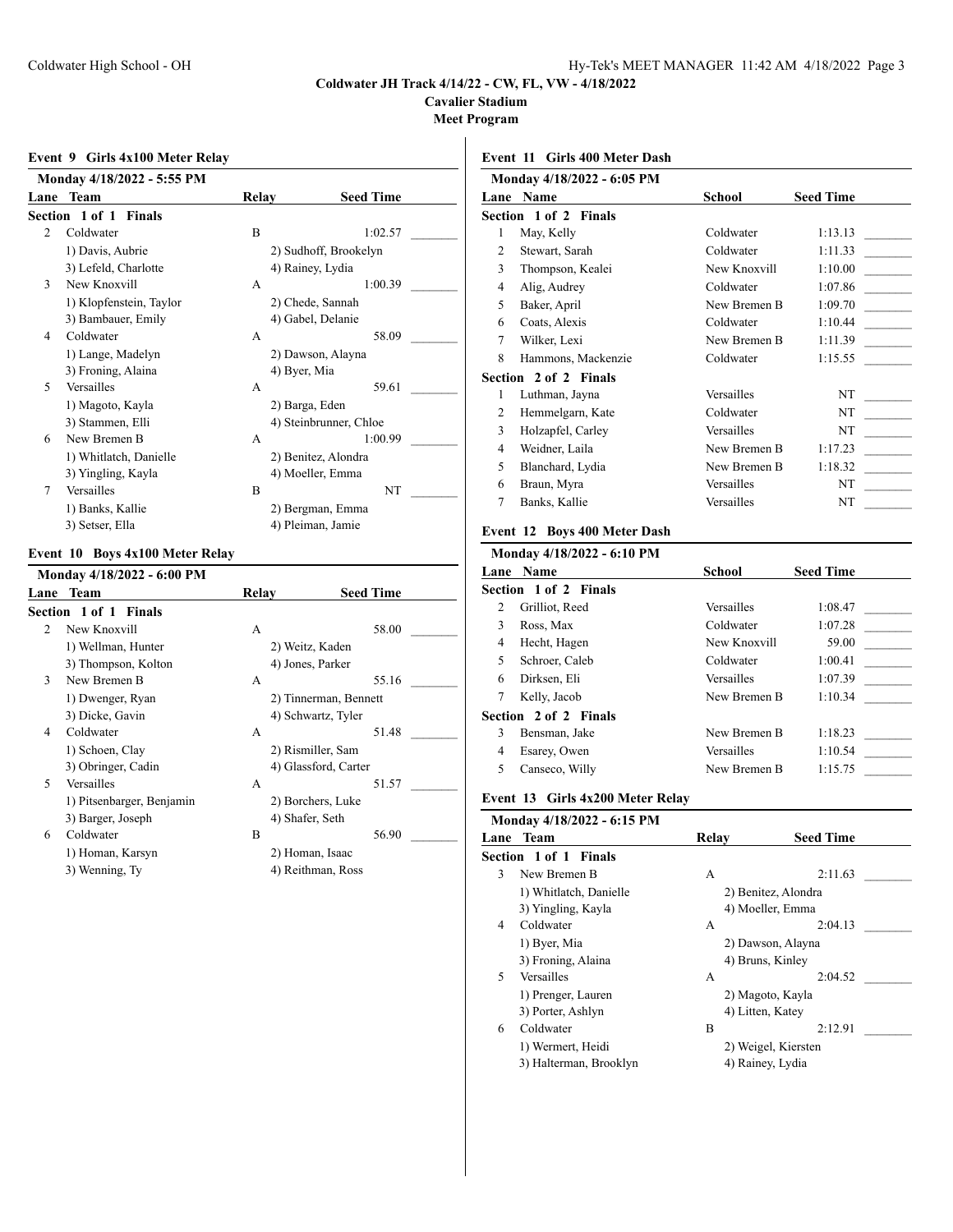**Cavalier Stadium**

**Meet Program**

## **Event 14 Boys 4x200 Meter Relay**

|                | Monday 4/18/2022 - 6:20 PM |                   |                      |  |  |
|----------------|----------------------------|-------------------|----------------------|--|--|
|                | Lane Team                  | Relay             | <b>Seed Time</b>     |  |  |
|                | Section 1 of 1 Finals      |                   |                      |  |  |
| $\mathfrak{D}$ | New Knoxvill               | A                 | 2:20.00              |  |  |
|                | 1) Wellman, Hunter         | 2) Roettger, Jett |                      |  |  |
|                | 3) Wellman, Cole           |                   | 4) Weitz, Kaden      |  |  |
| 3              | Versailles                 | A                 | 1:56.52              |  |  |
|                | 1) Ahrens, Camden          |                   | 2) Patton, Brandt    |  |  |
|                | 3) Borchers, Luke          | 4) Schwartz, Kade |                      |  |  |
| 4              | Coldwater                  | A                 | 1:49.82              |  |  |
|                | 1) Knapke, Landon          |                   | 2) Lefeld, Owen      |  |  |
|                | 3) Rose, Aidan             |                   | 4) Taylor, Braxton   |  |  |
| 5              | New Bremen B               | A                 | 1:55.76              |  |  |
|                | 1) Jelliosn, Jett          |                   | 2) Nelson, Charles   |  |  |
|                | 3) Wuebker, Aaron          |                   | 4) Whitlatch, Pierce |  |  |
| 6              | Coldwater                  | B                 | 2:04.18              |  |  |
|                | 1) Homan, Karsyn           |                   | 2) Schroer, Josh     |  |  |
|                | 3) Wenning, Ty             |                   | 4) Reithman, Ross    |  |  |
|                |                            |                   |                      |  |  |

### **Event 15 Girls 200 Meter Hurdles**

| Monday 4/18/2022 - 6:25 PM |              |                  |
|----------------------------|--------------|------------------|
| Lane Name                  | School       | <b>Seed Time</b> |
| Section 1 of 2 Finals      |              |                  |
| Holzapfel, Carley          | Versailles   | 38.45            |
| Klopfenstein, Taylor       | New Knoxvill | 37.07            |
| Grant, Addison             | New Bremen B | 35.06            |
| Lange, Madelyn             | Coldwater    | 35.45            |
| Hicks, Ashley              | Coldwater    | 37.75            |
| Grillot, Amelia            | Versailles   | 39.47            |
| Section 2 of 2 Finals      |              |                  |
| Setser, Ella               | Versailles   | NT               |
| Dirksen, Isabelle          | Versailles   | 41.85            |
| Pleiman, Jamie             | Versailles   | 44.29            |
|                            |              |                  |

## **Event 16 Boys 200 Meter Hurdles**

|   | Monday 4/18/2022 - 6:30 PM   |              |                  |
|---|------------------------------|--------------|------------------|
|   | <b>Lane Name</b>             | School       | <b>Seed Time</b> |
|   | <b>Section 1 of 2 Finals</b> |              |                  |
| 1 | Keller, Waylon               | Versailles   | 35.18            |
| 2 | Ross, Max                    | Coldwater    | 34.51            |
| 3 | Schumm, Brock                | New Bremen B | 34.17            |
| 4 | Beasley, Gideon              | Versailles   | 27.40            |
| 5 | Lennartz, Lukas              | New Bremen B | 33.09            |
| 6 | Ahrens, Lucas                | Versailles   | 34.45            |
| 7 | Jones, Parker                | New Knoxvill | 35.00            |
| 8 | Dues, Carson                 | Coldwater    | 35.30            |
|   | <b>Section 2 of 2 Finals</b> |              |                  |
| 2 | Gibson, Conner               | Versailles   | NT               |
| 3 | Winner, Evan                 | Coldwater    | 38.71            |
| 4 | Rauh, Adam                   | Versailles   | 36.00            |
| 5 | King, Logan                  | Versailles   | 37.62            |
| 6 | Smith, Mason                 | Versailles   | NT               |
| 7 | Rindler, Owen                | Versailles   | NT               |
|   |                              |              |                  |

## **Event 17 Girls 800 Meter Run**

|    | Monday 4/18/2022 - 6:35 PM |              |                  |
|----|----------------------------|--------------|------------------|
|    | <b>Lane Name</b>           | School       | <b>Seed Time</b> |
|    | Section 1 of 1 Finals      |              |                  |
| 1A | Suchland, Riley            | New Bremen B | 2:51.78          |
| 1B | Kremer, Tara               | New Bremen B | 3:22.44          |
| 1C | Broering, Greta            | Versailles   | NT               |
| 2A | Pfenning, Ariyah           | New Knoxvill | 2:38.00          |
| 2B | Wilker, Lexi               | New Bremen B | 3:02.57          |
| 2C | Lauterbach, Aurora         | New Bremen B | 3:29.86          |
| 3A | Alig, Audrey               | Coldwater    | 2:51.49          |
| 3B | Mathewson, Breann          | Coldwater    | 3:06.37          |
| 3C | Fullenkamp, Macy           | New Bremen B | 3:33.73          |
| 4A | Clune, Amanda              | Coldwater    | 3:00.28          |
| 4B | McCollum, Emma             | New Bremen B | 3:29.46          |
| 4C | Borchers, Grace            | Versailles   | NT               |

#### **Event 18 Boys 800 Meter Run**

| Monday 4/18/2022 - 6:40 PM |                              |              |                  |
|----------------------------|------------------------------|--------------|------------------|
| Lane                       | <b>Name</b>                  | School       | <b>Seed Time</b> |
|                            | <b>Section 1 of 1 Finals</b> |              |                  |
| 1A                         | Rohr, Avery                  | New Bremen B | 2:42.88          |
| 1B                         | Obringer, Noah               | Coldwater    | 2:56.76          |
| 1C                         | Shroyer, Simon               | New Bremen B | 3:06.36          |
| 1 <sub>D</sub>             | Rogers, Brady                | Versailles   | NT               |
| 2A                         | Schroer, Caleb               | Coldwater    | 2:23.80          |
| 2B                         | Pohlman, Zach                | Coldwater    | 2:53.18          |
| 2C                         | Topp, Trevor                 | New Bremen B | 2:58.75          |
| 2D                         | Timmerman, Josh              | New Bremen B | 3:13.73          |
| 3A                         | Briscoe, Marcus              | Versailles   | 2:28.72          |
| 3B                         | Lefeld, Gavin                | Coldwater    | 2:56.65          |
| 3C                         | Sunderhaus, Conner           | New Bremen B | 3:03.96          |
| 3D                         | Buschur, Joey                | Coldwater    | 3:27.50          |
| 4Α                         | Lefeld, Trey                 | New Bremen B | 2:50.84          |
| 4B                         | McNaughton, Tommy            | New Bremen B | 2:57.07          |
| 4C                         | Bensman, Jake                | New Bremen B | 3:13.15          |
| 4D                         | Meglinch, Patrick            | Versailles   | NT               |

# **Event 19 Girls 200 Meter Dash**

|   | Monday 4/18/2022 - 6:45 PM |              |                  |
|---|----------------------------|--------------|------------------|
|   | Lane Name                  | School       | <b>Seed Time</b> |
|   | Section 1 of 5 Finals      |              |                  |
| ı | Weigel, Kiersten           | Coldwater    | 31.68            |
| 2 | Moeller, Emma              | New Bremen B | 31.21            |
| 3 | Bruns, Kinley              | Coldwater    | 30.34            |
| 4 | Rindler, Mary              | New Bremen B | 28.78            |
| 5 | Baker, April               | New Bremen B | 29.89            |
| 6 | Chede, Sannah              | New Knoxvill | 31.14            |
| 7 | Froning, Alaina            | Coldwater    | 31.22            |
| 8 | Sudhoff, Brookelyn         | Coldwater    | 31.79            |
|   |                            |              |                  |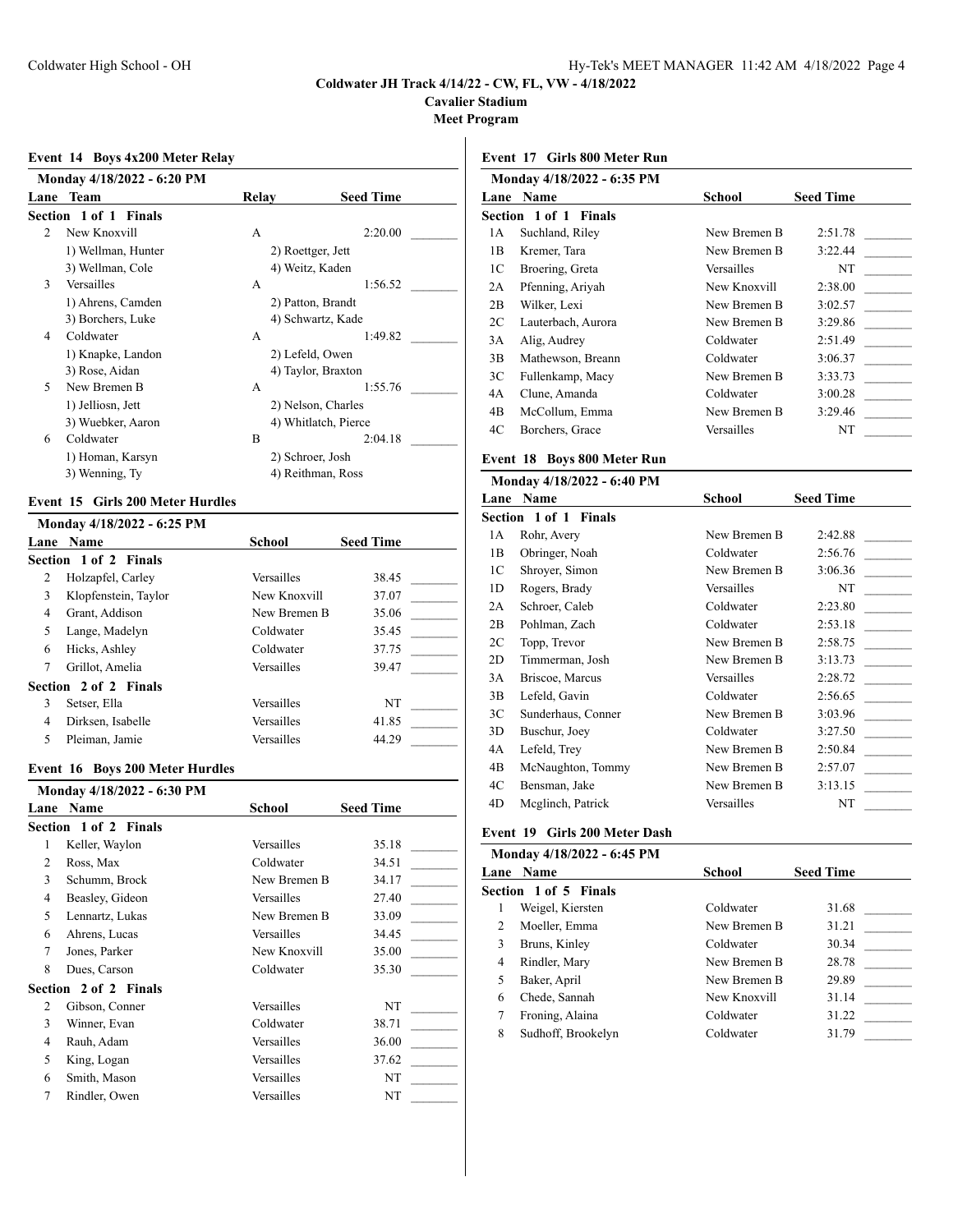**Cavalier Stadium**

**Meet Program**

# **Section 2 of 5 Finals...(Event 19 Girls 200 Meter Dash)**

| 1              | Lefeld, Charlotte     | Coldwater    | 34.28 |
|----------------|-----------------------|--------------|-------|
| 2              | Schwieterman, Cara    | Coldwater    | 34.11 |
| 3              | Hammons, Mackenzie    | Coldwater    | 33.62 |
| $\overline{4}$ | Wermert, Heidi        | Coldwater    | 32.67 |
| 5              | Lisi, Eve             | Coldwater    | 32.91 |
| 6              | Halterman, Brooklyn   | Coldwater    | 33.63 |
| 7              | Tangeman, Julia       | New Bremen B | 34.22 |
| 8              | Stough, Hailey        | Coldwater    | 34.68 |
|                | Section 3 of 5 Finals |              |       |
| 1              | Smith, Abigail        | New Knoxvill | 36.00 |
| $\overline{2}$ | Siefring, Grace       | Coldwater    | 35.67 |
| 3              | Hendrix, Kailey       | New Bremen B | 35.34 |
| $\overline{4}$ | Eyink, Emma           | Coldwater    | 34.71 |
| 5              | Eyink, Sophie         | New Bremen B | 35.00 |
| 6              | Siegrist, Kennley     | Coldwater    | 35.46 |
| $\tau$         | Garman, Katherine     | New Bremen B | 35.93 |
| 8              | Ayers, Lauren         | Coldwater    | 36.10 |
|                | Section 4 of 5 Finals |              |       |
| $\mathbf{1}$   | Stammen, Elli         | Versailles   | NT    |
| 2              | Wilker, Rebecca       | New Bremen B | 43.21 |
| 3              | Bornhorst, Josie      | New Bremen B | 38.24 |
| $\overline{4}$ | Castillo, Vanessa     | New Bremen B | 36.21 |
| 5              | Wilker, Libby         | New Bremen B | 36.65 |
| 6              | Manbeck, Sammie       | New Bremen B | 38.51 |
| 7              | Tare, Jorlynn         | Coldwater    | 45.11 |
| 8              | Steinbrunner, Chloe   | Versailles   | NT    |
|                | Section 5 of 5 Finals |              |       |
| 3              | Huelskamp, Alayna     | Versailles   | NT    |
| $\overline{4}$ | Banks, Kallie         | Versailles   | NT    |
| 5              | Grillot, Amelia       | Versailles   | NT    |
| 6              | Bergman, Emma         | Versailles   | NT    |

## **Event 20 Boys 200 Meter Dash**

|      | Monday 4/18/2022 - 6:50 PM |              |                  |  |  |
|------|----------------------------|--------------|------------------|--|--|
| Lane | Name                       | School       | <b>Seed Time</b> |  |  |
|      | Section 1 of 4 Finals      |              |                  |  |  |
| 1    | Trentman, Neven            | New Bremen B | 29.56            |  |  |
| 2    | Schwartz, Tyler            | New Bremen B | 29.32            |  |  |
| 3    | Hecht, Hagen               | New Knoxvill | 28.00            |  |  |
| 4    | Taylor, Braxton            | Coldwater    | 26.81            |  |  |
| 5    | Jelliosn, Jett             | New Bremen B | 27.40            |  |  |
| 6    | Rose, Aidan                | Coldwater    | 28.93            |  |  |
| 7    | Lefeld, Owen               | Coldwater    | 29.50            |  |  |
| 8    | Wills, Kevin               | Coldwater    | 29.82            |  |  |
|      | Section 2 of 4 Finals      |              |                  |  |  |
| 1    | Leichliter, Ryan           | New Bremen B | 32.11            |  |  |
| 2    | Mummey, Reece              | New Bremen B | 31.68            |  |  |
| 3    | Zimpfer, Colin             | New Bremen B | 31.14            |  |  |
| 4    | Evers, Jordan              | New Bremen B | 30.08            |  |  |
| 5    | Schumm, Brock              | New Bremen B | 30.12            |  |  |
| 6    | Ashman, Parker             | New Bremen B | 31.23            |  |  |
| 7    | Ahrens, Lucas              | Versailles   | 31.95            |  |  |
| 8    | Schroer, Josh              | Coldwater    | 32.38            |  |  |

## **Section 3 of 4 Finals**

|   | Frick, Quentin               | New Bremen B | 36.53 |
|---|------------------------------|--------------|-------|
| 2 | Canseco, Willy               | New Bremen B | 34.51 |
| 3 | Pitsenbarger, Benjamin       | Versailles   | 33.67 |
| 4 | Linn, Chase                  | Coldwater    | 33.21 |
| 5 | Wittenbrink, Caleb           | New Bremen B | 33.61 |
| 6 | Thobe, Braylon               | Coldwater    | 33.70 |
| 7 | Gehm, Kolton                 | Coldwater    | 35.44 |
| 8 | Norris, Aiden                | Coldwater    | 40.96 |
|   | <b>Section 4 of 4 Finals</b> |              |       |
| 2 | Dirksen, Eli                 | Versailles   | NT    |
| 3 | Padernal, Victor Gabriel     | Versailles   | NT    |
| 4 | Esarey, Owen                 | Versailles   | NT    |
| 5 | Roettger, Jett               | New Knoxvill | NT    |
| 6 | Barger, Joseph               | Versailles   | NT    |

## **Event 21 Girls 4x400 Meter Relay**

| Monday 4/18/2022 - 6:55 PM |       |                      |
|----------------------------|-------|----------------------|
| Lane Team                  | Relay | <b>Seed Time</b>     |
| Section 1 of 1 Finals      |       |                      |
| New Bremen B               | A     | 5:10.56              |
| 1) Whitlatch, Danielle     |       | 2) Weidner, Laila    |
| 3) Blanchard, Lydia        |       | 4) Fullenkamp, Layla |
| New Knoxvill               | A     | 4:30.00              |
| 1) Klopfenstein, Taylor    |       | 2) Thompson, Kealei  |
| 3) Albers, Addison         |       | 4) Pfenning, Ariyah  |
| Coldwater                  | A     | 4:42.75              |
| 1) Stewart, Sarah          |       | 2) Coats, Alexis     |
| 3) May, Kelly              |       | 4) Alig, Audrey      |
| Versailles                 | A     | 5:13.37              |
| 1) Goubeaux, Corynn        |       | 2) Litten, Katey     |
| 3) Magoto, Kayla           |       | 4) Luthman, Jayna    |
|                            |       |                      |

# **Event 22 Boys 4x400 Meter Relay**

|     | Monday 4/18/2022 - 7:00 PM |       |                      |
|-----|----------------------------|-------|----------------------|
|     | Lane Team                  | Relav | <b>Seed Time</b>     |
|     | Section 1 of 1 Finals      |       |                      |
| 1 A | Versailles                 | A     | 4:36.00              |
|     | 1) Raterman, Reed          |       | 2) Patton, Brandt    |
|     | 3) Schwartz, Kade          |       | 4) Beasley, Gideon   |
| 2A  | Coldwater                  | А     | 4:07.90              |
|     | 1) Schoen, Clay            |       | 2) Obringer, Cadin   |
|     | 3) Rismiller, Sam          |       | 4) Schroer, Caleb    |
| 3A  | New Bremen B               | А     | 4:15.28              |
|     | 1) Dwenger, Ryan           |       | 2) Dicke, Gavin      |
|     | 3) Lozier, Joel            |       | 4) Whitlatch, Pierce |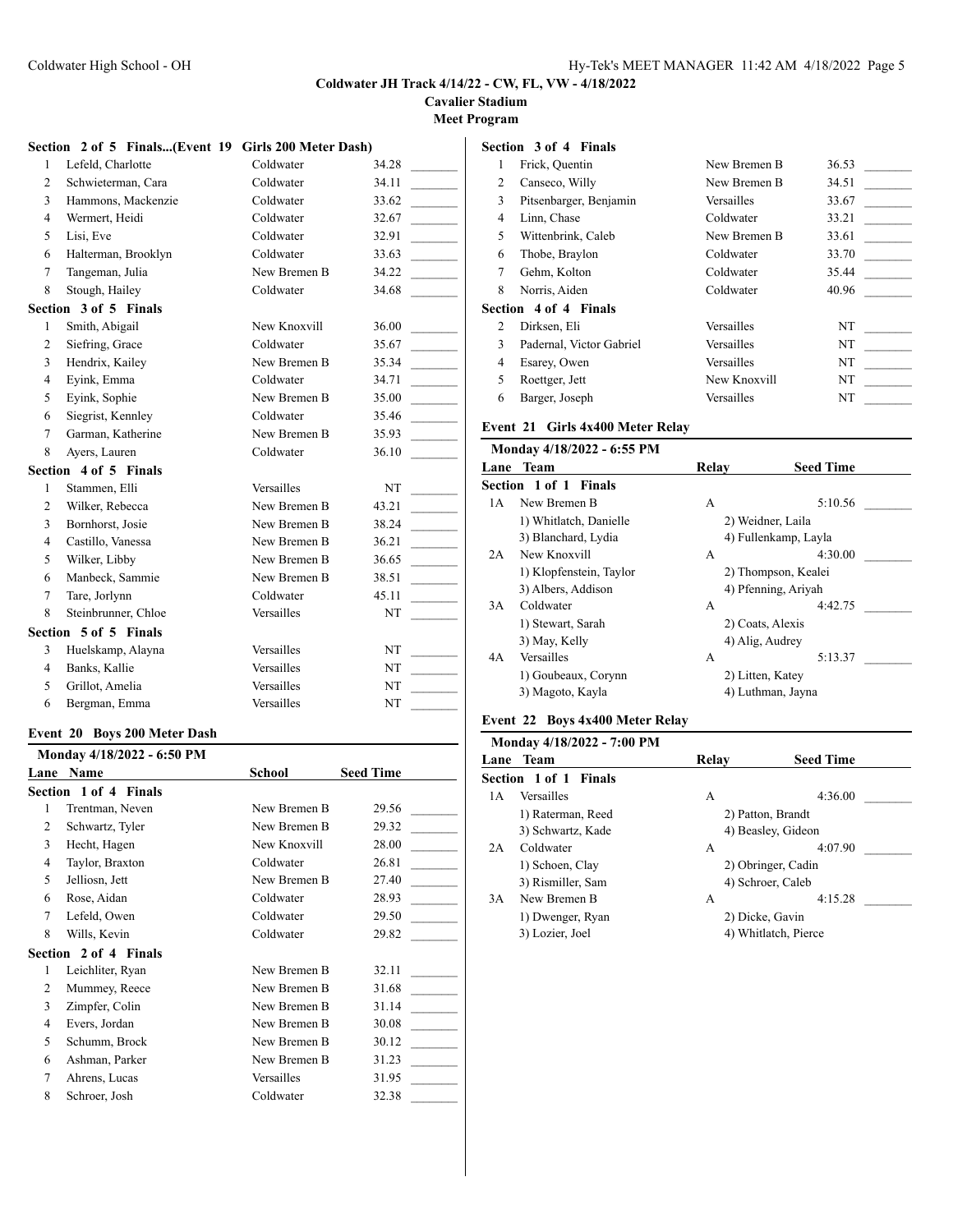**Cavalier Stadium**

**Meet Program**

| Event 23 Girls High Jump |  |  |
|--------------------------|--|--|
|                          |  |  |

|     | Monday 4/18/2022 - 4:30 PM |              |                  |
|-----|----------------------------|--------------|------------------|
| Pos | Name                       | School       | <b>Seed Mark</b> |
|     | Flight 1 of 1 Finals       |              |                  |
| 1   | Porter, Ashlyn             | Versailles   | NΗ               |
| 2   | Barga, Eden                | Versailles   | NΗ               |
| 3   | Groff, Kristen             | Versailles   | NΗ               |
| 4   | Ahrens, Juliet             | Versailles   | NΗ               |
| 5   | Graves, Andrea             | Versailles   | NΗ               |
| 6   | Eyink, Emma                | Coldwater    | $3 - 10.00$      |
| 7   | Bornhorst, Josie           | New Bremen B | 4-00.00          |
| 8   | Bambauer, Emily            | New Knoxvill | $4 - 02.00$      |
| 9   | Whitlatch, Liviya          | New Bremen B | $4 - 02.00$      |
| 10  | Grieshop, Sydney           | Coldwater    | 4-04.00          |
| 11  | Albers, Addison            | New Knoxvill | 4-04.00          |
| 12  | May, Kelly                 | Coldwater    | 4-06.00          |
| 13  | Stewart, Sarah             | Coldwater    | 4-08.00          |
|     |                            |              |                  |

### **Event 24 Boys High Jump**

| Monday 4/18/2022 - 4:30 PM |              |                  |
|----------------------------|--------------|------------------|
| <b>Name</b>                | School       | <b>Seed Mark</b> |
| Flight 1 of 1 Finals       |              |                  |
| Ahrens, Camden             | Versailles   | NH               |
| Raterman, Reed             | Versailles   | NH               |
| Nelson, Charles            | New Bremen B | $4 - 06.00$      |
| Wuebker, Aaron             | New Bremen B | $4 - 08.00$      |
| Briscoe, Marcus            | Versailles   | $4 - 08.00$      |
| Obringer, Cadin            | Coldwater    | $5 - 00.00$      |
| Lozier, Joel               | New Bremen B | $5 - 00.00$      |
|                            |              |                  |

#### **Event 25 Girls Pole Vault**

|        | Monday 4/18/2022 - 4:30 PM |              |                  |
|--------|----------------------------|--------------|------------------|
| Pos    | Name                       | School       | <b>Seed Mark</b> |
| Flight | 1 of 1 Finals              |              |                  |
|        | Gerlach, Alexis            | Coldwater    | NΗ               |
| 2      | Fullenkamp, Macy           | New Bremen B | NΗ               |
| 3      | Oiu, Fiona                 | Coldwater    | NΗ               |
| 4      | Ahrens, Juliet             | Versailles   | NΗ               |
| 5      | Lauterbach, Aurora         | New Bremen B | NΗ               |
| 6      | Dirksen, Isabelle          | Versailles   | $5 - 00.00$      |
| 7      | Kremer, Tara               | New Bremen B | $5 - 00.00$      |
| 8      | Wermert, Heidi             | Coldwater    | $6 - 00.00$      |
| 9      | Schmitmeyer, Ava           | Coldwater    | $6 - 06.00$      |
| 10     | Hicks, Ashley              | Coldwater    | $6 - 06.00$      |
| 11     | Steinbrunner, Chloe        | Versailles   | 7-06.00          |
| 12     | Stammen, Elli              | Versailles   | 8-00.00          |

### **Event 26 Boys Pole Vault**

|     | Monday 4/18/2022 - 5:00 PM |                   |                  |
|-----|----------------------------|-------------------|------------------|
| Pos | <b>Name</b>                | School            | <b>Seed Mark</b> |
|     | Flight 1 of 1 Finals       |                   |                  |
| 1   | Winner, Evan               | Coldwater         | $6 - 00.00$      |
| 2   | Pitsenbarger, Benjamin     | Versailles        | $6 - 00.00$      |
| 3   | Grilliot, Reed             | Versailles        | $6 - 00.00$      |
| 4   | Wenning, Ty                | Coldwater         | $6 - 06.00$      |
| 5   | Knapke, Landon             | Coldwater         | $6 - 06.00$      |
| 6   | Schwartz, Kade             | Versailles        | $7 - 00.00$      |
| 7   | Bensman, Jake              | New Bremen B      | $7 - 00.00$      |
| 8   | Topp, Trevor               | New Bremen B      | 7-06.00          |
| 9   | Dwenger, Ryan              | New Bremen B      | 7-06.00          |
| 10  | Ahrens, Camden             | <b>Versailles</b> | 8-00.00          |
| 11  | Glassford, Carter          | Coldwater         | 8-09.00          |
|     |                            |                   |                  |

## **Event 27 Boys Long Jump**

## **Monday 4/18/2022 - 4:30 PM Pos Name School Seed Mark Flight 1 of 1 Finals** 1 King, Logan Versailles ND 2 Smith, Mason Versailles ND 3 Rindler, Owen Versailles ND 4 Holland, Jude New Knoxvill 7-00.00 5 Mangen, Zachary Versailles 8-01.25 6 Rauh, Adam Versailles 9-02.00 7 Padernal, Victor Gabriel Versailles 9-04.50 8 Frick, Quentin New Bremen B 10-02.00 9 Timmerman, Josh New Bremen B 11-01.00 10 Linn, Chase Coldwater 11-08.50 11 Lefeld, Gavin Coldwater 11-11.00 12 Thompson, Kolton New Knoxvill 12-00.00 13 Kelly, Jacob New Bremen B 12-00.50 14 Barger, Joseph Versailles 12-07.00 15 Weitz, Kaden New Knoxvill 12-07.00 16 Kessen, Jake Coldwater 12-11.25 17 Sunderhaus, Conner New Bremen B 13-00.00 18 Mummey, Reece New Bremen B 13-03.00 19 Zimpfer, Colin New Bremen B 13-04.00 20 Lefeld, Trey New Bremen B 13-09.00 21 Keller, Waylon Versailles 13-10.75 22 McNaughton, Tommy New Bremen B 14-02.50 23 Reithman, Ross Coldwater 14-06.00 24 Rismiller, Sam Coldwater 14-07.00 25 Tinnerman, Bennett New Bremen B 14-11.00 26 Homan, Isaac Coldwater 15-03.50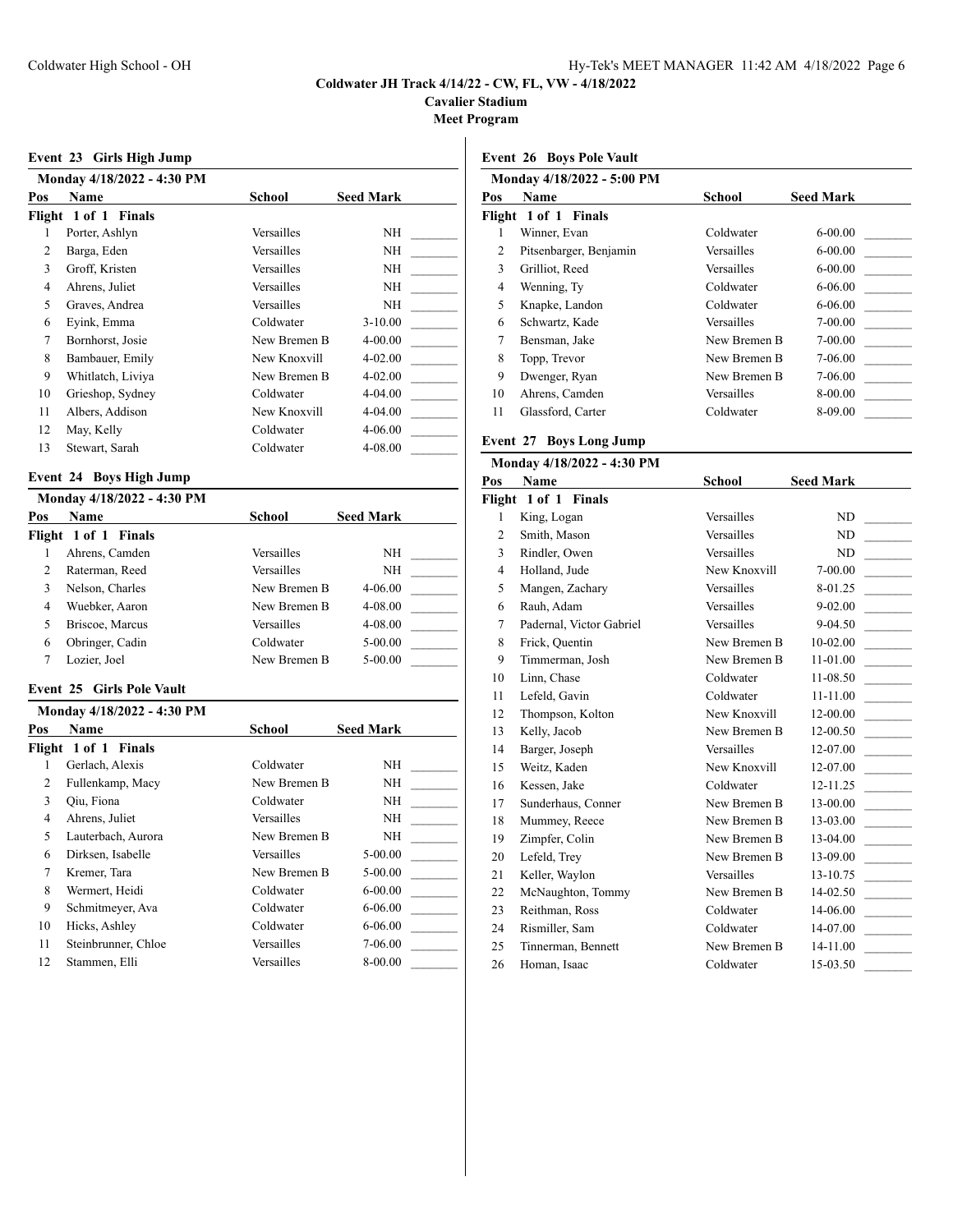**Cavalier Stadium**

**Meet Program**

|  | Event 28 Girls Long Jump |
|--|--------------------------|
|  |                          |

|                | Event 28 Girls Long Jump   |               |                  |                | <b>Event 29 Girls Discus Throw</b> |
|----------------|----------------------------|---------------|------------------|----------------|------------------------------------|
|                | Monday 4/18/2022 - 4:30 PM |               |                  |                | Monday 4/18/2022 - 4:30 PM         |
| Pos            | <b>Name</b>                | <b>School</b> | <b>Seed Mark</b> | Pos            | Name                               |
|                | Flight 1 of 1 Finals       |               |                  |                | Flight 1 of 1 Finals               |
| 1              | Litten, Katey              | Versailles    | ND               | 1              | Williams, Lilly                    |
| $\overline{c}$ | Huelskamp, Alayna          | Versailles    | 7-00.00          | $\overline{2}$ | Vargas, Allison                    |
| 3              | Wilker, Rebecca            | New Bremen B  | $7 - 10.00$      | 3              | Braun, Myra                        |
| $\overline{4}$ | Broering, Greta            | Versailles    | 8-02.00          | $\overline{4}$ | Bowlin, Destiny                    |
| 5              | Hendrix, Kailey            | New Bremen B  | 8-08.75          | 5              | Smith, Brylin                      |
| 6              | McCollum, Emma             | New Bremen B  | $9 - 02.00$      | 6              | Smith, Abigail                     |
| 7              | Bergman, Emma              | Versailles    | 9-03.00          | $\overline{7}$ | Tucker, Sharlise                   |
| 8              | Manbeck, Sammie            | New Bremen B  | 9-06.00          | 8              | Pierron, Allison                   |
| 9              | Hammons, Mackenzie         | Coldwater     | 9-07.75          | 9              | Binat, Lisa                        |
| 10             | Rainey, Lydia              | Coldwater     | 10-08.00         | 10             | Fisher, Gena                       |
| 11             | Prenger, Lauren            | Versailles    | 10-08.25         | 11             | Wehrkamp, Nora                     |
| 12             | Wilker, Libby              | New Bremen B  | $10-10.00$       | 12             | Eyink, Sophie                      |
| 13             | Barga, Eden                | Versailles    | $10-11.50$       | 13             | Castillo, Vanessa                  |
| 14             | Chede, Sannah              | New Knoxvill  | 11-01.00         | 14             | Gehret, Paige                      |
| 15             | Porter, Ashlyn             | Versailles    | $11 - 02.50$     | 15             | Lefeld, Annie                      |
| 16             | Ayers, Lauren              | Coldwater     | 11-04.00         | 16             | Garman, Katherine                  |
| 17             | Coats, Alexis              | Coldwater     | 11-04.00         | 17             | Siegrist, Kennley                  |
| 18             | Davis, Aubrie              | Coldwater     | $11-04.75$       | 18             | Tangeman, Julia                    |
| 19             | Blanchard, Lydia           | New Bremen B  | 11-05.00         | 19             | Gottschalk, Lela                   |
| 20             | Siefring, Grace            | Coldwater     | $11-05.25$       | 20             | Grieshop, Sydney                   |
| 21             | Sudhoff, Brookelyn         | Coldwater     | $11-07.50$       | 21             | Albers, Avery                      |
| 22             | Stough, Hailey             | Coldwater     | $11 - 08.00$     | 22             | Huwer, Grace                       |
| 23             | Grieshop, Libby            | Coldwater     | $11-09.00$       | 23             | Timmerman, Tori                    |
| 24             | Hemmelgarn, Kate           | Coldwater     | 11-09.00         | 24             | Grieshop, Libby                    |
| 25             | Gerlach, Alexis            | Coldwater     | $11 - 10.00$     | 25             | Ontrop, Paige                      |
| 26             | Gabel, Delanie             | New Knoxvill  | 12-04.00         | 26             | Bornhorst, Allie                   |
| 27             | Byer, Mia                  | Coldwater     | $12-04.00$       |                |                                    |
| 28             | Schwieterman, Cara         | Coldwater     | 12-08.00         |                |                                    |
| 29             | Grant, Addison             | New Bremen B  | $13 - 03.00$     |                |                                    |
| 30             | Schmitmeyer, Ava           | Coldwater     | 13-04.75         |                |                                    |
| 31             | Yingling, Kayla            | New Bremen B  | 13-06.00         |                |                                    |
| 32             | Rindler, Mary              | New Bremen B  | 15-05.50         |                |                                    |
|                |                            |               |                  |                |                                    |

|                | Monday 4/18/2022 - 4:30 PM |                   |                  |
|----------------|----------------------------|-------------------|------------------|
| Pos            | <b>Name</b>                | School            | <b>Seed Mark</b> |
|                | Flight 1 of 1 Finals       |                   |                  |
| 1              | Williams, Lilly            | Versailles        | $31-08$          |
| $\overline{2}$ | Vargas, Allison            | Coldwater         | 34-02.50         |
| 3              | Braun, Myra                | Versailles        | $36-04$          |
| $\overline{4}$ | Bowlin, Destiny            | Versailles        | $38-04$          |
| 5              | Smith, Brylin              | New Bremen B      | $39-04$          |
| 6              | Smith, Abigail             | New Knoxvill      | $40 - 08$        |
| 7              | Tucker, Sharlise           | <b>Versailles</b> | $41 - 07$        |
| 8              | Pierron, Allison           | Versailles        | $41 - 09.50$     |
| 9              | Binat, Lisa                | Coldwater         | $42 - 00$        |
| 10             | Fisher, Gena               | Coldwater         | $42 - 04.50$     |
| 11             | Wehrkamp, Nora             | Coldwater         | $42 - 05$        |
| 12             | Eyink, Sophie              | New Bremen B      | $42 - 05$        |
| 13             | Castillo, Vanessa          | New Bremen B      | $46 - 00$        |
| 14             | Gehret, Paige              | Versailles        | $47 - 00$        |
| 15             | Lefeld, Annie              | New Bremen B      | 50-06            |
| 16             | Garman, Katherine          | New Bremen B      | 51-03            |
| 17             | Siegrist, Kennley          | Coldwater         | $53-11$          |
| 18             | Tangeman, Julia            | New Bremen B      | 55-07            |
| 19             | Gottschalk, Lela           | New Knoxvill      | $60 - 00$        |
| 20             | Grieshop, Sydney           | Coldwater         | $60-11$          |
| 21             | Albers, Avery              | New Knoxvill      | $61 - 04$        |
| 22             | Huwer, Grace               | Coldwater         | $62 - 04$        |
| 23             | Timmerman, Tori            | Coldwater         | 64-00            |
| 24             | Grieshop, Libby            | Coldwater         | 66-10            |
| 25             | Ontrop, Paige              | Coldwater         | 69-06            |
| 26             | Bornhorst, Allie           | New Bremen B      | 69-08            |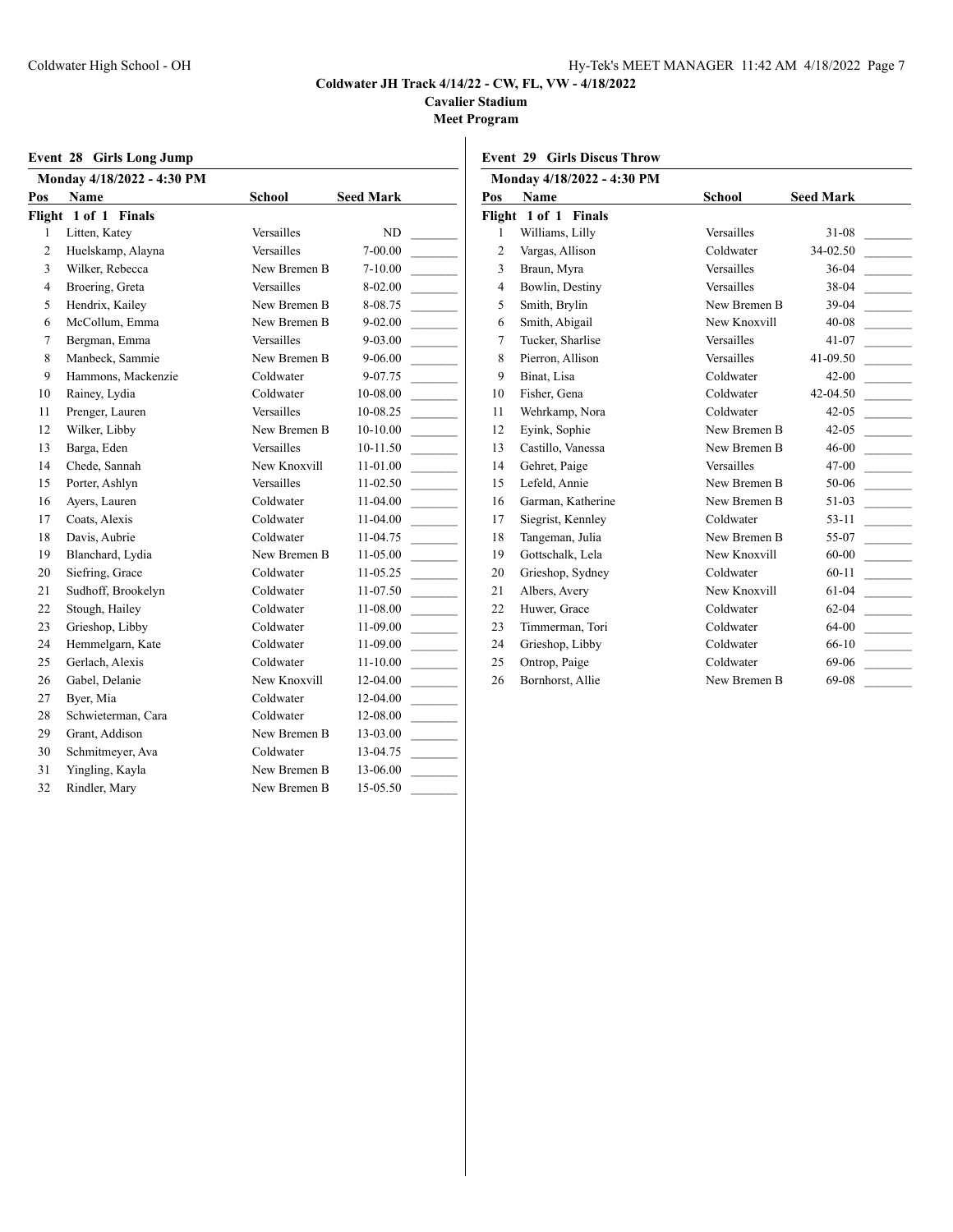**Cavalier Stadium**

**Meet Program**

|  | <b>Event 30 Boys Discus Throw</b> |  |
|--|-----------------------------------|--|
|  |                                   |  |

|                | <b>Event 30 Boys Discus Throw</b> |               |                                              |                | <b>Event 31 Girls Shot Put</b> |
|----------------|-----------------------------------|---------------|----------------------------------------------|----------------|--------------------------------|
|                | Monday 4/18/2022 - 5:00 PM        |               |                                              |                | Monday 4/18/2022 - 5:00        |
| Pos            | Name                              | <b>School</b> | <b>Seed Mark</b>                             | Pos            | <b>Name</b>                    |
|                | Flight 1 of 1 Finals              |               |                                              |                | Flight 1 of 1 Finals           |
| 1              | Smith, Mason                      | Versailles    | ND                                           | $\mathbf{1}$   | Tucker, Sharlise               |
| $\overline{c}$ | Shafer, Seth                      | Versailles    | ND                                           | $\overline{c}$ | Bowlin, Destiny                |
| 3              | Borchers, Luke                    | Versailles    | ND                                           | 3              | Williams, Lilly                |
| $\overline{4}$ | DeMange, Caleb                    | Versailles    | $37-10$                                      | $\overline{4}$ | Smith, Abigail                 |
| 5              | Brincefield, Jett                 | New Bremen B  | $41 - 00$                                    | 5              | Pierron, Allison               |
| 6              | Morgan, Jackson                   | Versailles    | 46-09                                        | 6              | Gehret, Paige                  |
| 7              | Berg, Jay                         | New Bremen B  | $48 - 11$                                    | $\overline{7}$ | Fisher, Gena                   |
| 8              | Breeze, Gavin                     | Versailles    | $49 - 00$                                    | 8              | Vargas, Allison                |
| 9              | Williams, Creighton               | Coldwater     | 54-07                                        | 9              | Wehrkamp, Nora                 |
| 10             | Brown, Hunter                     | Versailles    | 58-05                                        | 10             | Braun, Myra                    |
| 11             | Roettger, Jett                    | New Knoxvill  | $62 - 00$                                    | 11             | Gottschalk, Lela               |
| 12             | Heitkamp, Brandyn                 | Versailles    | $62 - 10$                                    | 12             | Smith, Brylin                  |
| 13             | Stonebraker, Maddox               | Versailles    | 66-00                                        | 13             | Binat, Lisa                    |
| 14             | Yagle, Keegan                     | Versailles    | 69-08                                        | 14             | Garman, Katherine              |
| 15             | Schroer, Josh                     | Coldwater     | 72-02.50                                     | 15             | Lisi, Eve                      |
| 16             | Schwieterman, Zach                | Coldwater     | $72 - 11$                                    | 16             | Siegrist, Kennley              |
| 17             | Frick, Caden                      | New Bremen B  | 78-04                                        | 17             | Timmerman, Tori                |
| 18             | Huston, Isiah                     | New Knoxvill  | 80-00                                        | 18             | Albers, Avery                  |
| 19             | Mescher, Gavin                    | New Bremen B  | 80-07                                        | 19             | Grieshop, Sydney               |
| 20             | Unrast, Landon                    | Coldwater     | 82-08.50                                     | 20             | Ontrop, Paige                  |
| 21             | Ahrens, Parker                    | Coldwater     | 83-01                                        | 21             | Tangeman, Julia                |
| 22             | Lammers, Liam                     | New Knoxvill  | 84-00                                        | 22             | Lefeld, Annie                  |
| 23             | Wellman, Cole                     | New Knoxvill  | 84-04                                        | 23             | Bornhorst, Allie               |
| 24             | Trentman, Neven                   | New Bremen B  | 92-09                                        | 24             | Huwer, Grace                   |
| 25             | Wittenbrink, Caleb                | New Bremen B  | 96-04                                        |                |                                |
| 26             | Taylor, Braxton                   | Coldwater     | 101-07.50<br>$\frac{1}{2}$ and $\frac{1}{2}$ |                |                                |
| 27             | Obringer, Eddie                   | Coldwater     | 102-01                                       |                |                                |
| 28             | Evers, Jordan                     | New Bremen B  | 112-09                                       |                |                                |
| 29             | Ashman, Parker                    | New Bremen B  | $113 - 11$                                   |                |                                |
| 30             | Homan, Sam                        | New Bremen B  | 115-02                                       |                |                                |
|                |                                   |               |                                              |                |                                |

|                | Monday 4/18/2022 - 5:00 PM |               |                  |
|----------------|----------------------------|---------------|------------------|
| Pos            | <b>Name</b>                | <b>School</b> | <b>Seed Mark</b> |
|                | Flight 1 of 1 Finals       |               |                  |
| $\mathbf{1}$   | Tucker, Sharlise           | Versailles    | 14-01.50         |
| 2              | Bowlin, Destiny            | Versailles    | $16 - 05.00$     |
| 3              | Williams, Lilly            | Versailles    | 16-07.75         |
| $\overline{4}$ | Smith, Abigail             | New Knoxvill  | 19-03.00         |
| 5              | Pierron, Allison           | Versailles    | 19-03.50         |
| 6              | Gehret, Paige              | Versailles    | 19-05.50         |
| $\tau$         | Fisher, Gena               | Coldwater     | 19-10.00         |
| 8              | Vargas, Allison            | Coldwater     | 19-11.00         |
| 9              | Wehrkamp, Nora             | Coldwater     | 20-07.50         |
| 10             | Braun, Myra                | Versailles    | 20-08.00         |
| 11             | Gottschalk, Lela           | New Knoxvill  | 21-04.00         |
| 12             | Smith, Brylin              | New Bremen B  | 21-07.00         |
| 13             | Binat, Lisa                | Coldwater     | $21 - 07.00$     |
| 14             | Garman, Katherine          | New Bremen B  | 21-09.00         |
| 15             | Lisi, Eve                  | Coldwater     | 23-02.00         |
| 16             | Siegrist, Kennley          | Coldwater     | 23-07.00         |
| 17             | Timmerman, Tori            | Coldwater     | 25-02.00         |
| 18             | Albers, Avery              | New Knoxvill  | 26-03.00         |
| 19             | Grieshop, Sydney           | Coldwater     | 27-03.50         |
| 20             | Ontrop, Paige              | Coldwater     | 27-09.00         |
| 21             | Tangeman, Julia            | New Bremen B  | 28-00.00         |
| 22             | Lefeld, Annie              | New Bremen B  | 29-00.00         |
| 23             | Bornhorst, Allie           | New Bremen B  | 32-07.00         |
| 24             | Huwer, Grace               | Coldwater     | 33-08.50         |